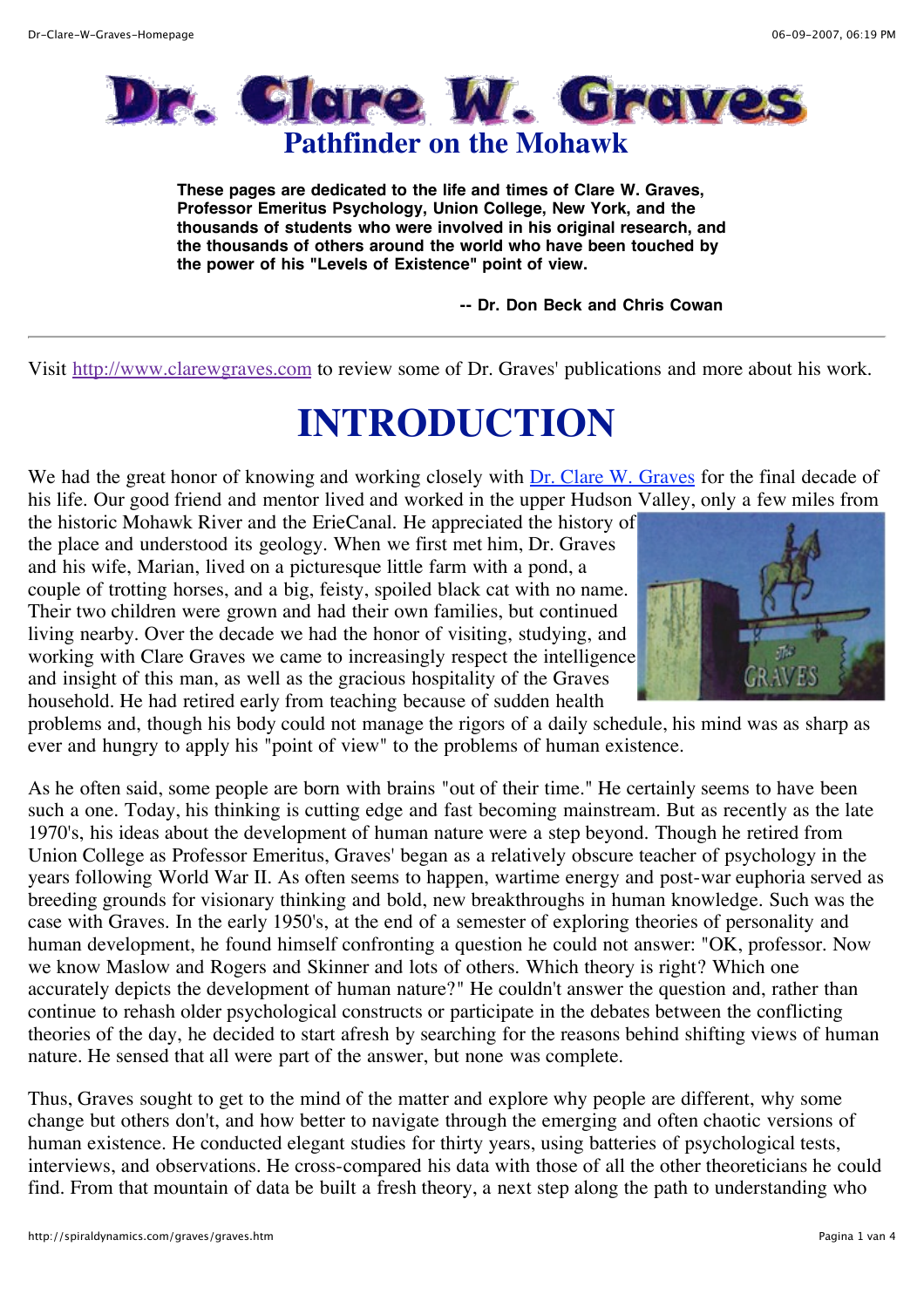we humans are. As he put it:

"Briefly, what I am proposing is that the psychology of the mature human being is an unfolding, emergent, oscillating spiraling process marked by progressive subordination of older, lower-order behavior systems to newer, higher-order systems as man's existential problems change."

In other words, human thinking evolves in recognizable packages as the world around us gets more complicated and we try to keep up. At the same time, we are constantly altering our world because we are clever. Graves was one of the first psychologists who understood that we live, act, make decisions, and undergo change through complex systems. His informal drawings and illustrations would be familiar to any serious student of quantum physics, general systems, and chaos theory. (Click to access a one minute audio clip of Dr. Graves discussing his theory, 1974.)



Chris Cowan Clare W. Graves Don Beck

Dr. Graves' orientation was to integrate "bio-," "psycho-," and "socio-," thus plowing across the fields human knowledge and breaching the walls of academia that separated disciplines and departments (not a favored activity when budgets were on the line). He anticipated and understood the then yet-to-come surge of discoveries in neurobiology. As early as 1971 he was pointing to the critical importance of mind/brain research with a focus on how the mind is shaped by neurological structures and networks, and how it is activated by the

interaction of chemical agents and life's conditions. Such speculations amounted to heresy in those golden years of the humanistic views that led to today's political correctness and egalitarian orthodoxy, but Graves held fast. (He was discussing the difficulty of taking a holistic position when this photo was taken in 1981 during a weekend spent at the Graves' home with a video crew.) He would often summarize his point of view in the following constructs:

- Human nature is not static, nor is it finite. Human nature changes as the conditions of existence change, thus forging new systems. Yet, the older systems stay with us.
- When a new system or level is activated, we change our psychology and rules for living to adapt to those new conditions.
- We live in a potentially open system of values with an infinite number of modes of living available to us. There is no final state to which we must all aspire.
- An individual, a company, or an entire society can respond positively only to those managerial principles, motivational appeals, educational formulas, and legal or ethical codes that are appropriate to the current level of human existence.



So, Clare Graves was a man out of his time. In the late 1970's Canada's *Maclean's Magazine* referred to his concept as "the theory that explains everything" (reprint available). While he would personally cringe at such a claim, his work is massive and elegant - a comprehensive thinking process, systems package, and action strategy whose time had not yet come two decades ago. But time has a way of sifting the wheat from chaff when it comes to ideas. Constructs with greater explanatory power and practical application tend to prevail. Only now, a full decade after his death in 1986, are Graves' contributions becoming widely known and recognized. The theory of human emergence, change and transformation he proposed has been richly fleshed out and validated rather than replaced by contemporary research.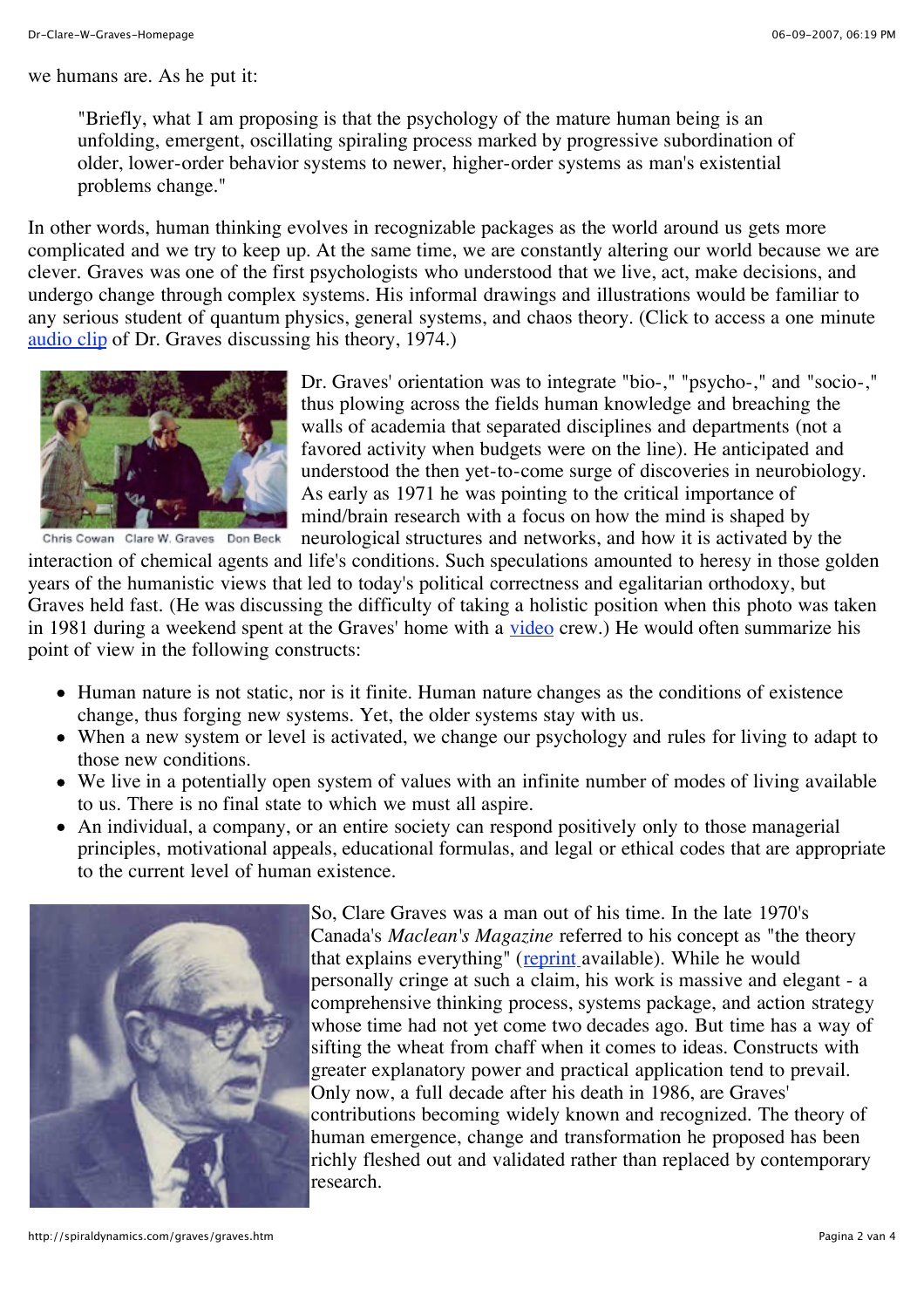

Sometimes when looking at the breadth of the theory people will ask, "But is Graves' work practical?" The answer is: eminently so. While he was involved in scholarly research as a social scientist, a large portion of Dr. Graves' work was actually conducted and reported in the business sector. His article, "The Deterioration in Work Standards," appeared in the *Harvard Business Review* of November, 1967. Not only did he predict the erosion of America's productivity, but he laid the foundation for the current interest in total quality and reengineering. In a nation-wide series of seminars he conducted with Beck and Cowan in the early 1980's, Graves astonished the business people in his audiences with his currency and acumen, "nailing" the

problems they were just then realizing lay ahead. As you will discover, the Graves conceptual system provides the human factors component that the followers of Edwards Deming have been seeking and others do not yet realize they lack. Value Engineering and Clare Graves run hand-in-hand. His framework maps out how to transform a company or a culture to make it healthy and receptive for the introduction of complex technologies and rapid change.

In summer of l984 Don Beck joined with Clare Graves in a presentation of his theory at a major conference of the World Future Society in Washington, DC, not realizing that this was to be his last public forum. Don still has fond memories of him bounding out of the taxi at the hotel following his flight from Albany. He had continued to suffer the ill effects of a series of heart attacks and other medical problems for a decade, severely curtailing his activities and short-circuiting the popularization of his work. But Graves's energy level was high on this trip, and he relished the opportunity to let his visionary mind speak once again.

After the usual introductions, the stage was set. Graves rose up in a majestic pose and in his deep, still resonant voice bellowed out, "I call my point of view The Emergent, Cyclical, Double-Helix Model of Adult Biopsychosocial Systems Development." This audience of futurists did what most other groups over the years had done when he spoke those words. Some sighed, others muttered, a few giggled, and many exclaimed "uh", "wow" or "oh, no" to indicate they knew their minds were about to be invaded by a powerful new meme or that they were about to encounter a stream of complicated gibberish they would probably not understand.

Typically, Graves paused to let the murmur die down - he knew what it was about - before he retorted, with a twinkle in his eyes: "Well, damn it all, that's what it is!" The crowd roared, then relaxed as he then explained his point of view with a lucidity and force that left his listeners asking, "Why had we not thought of this before? Why is something which makes so much sense not more widely known? This is the key to unlocking some of our most difficult riddles."

The futurists had no way to know how poor health and a scholar's rigorous need to fill in theoretical gaps had combined to delay the complete presentation of Graves' framework. He fully expected, but was unable to experience, the revolution in brain/mind research that has fleshed-out his thinking during the last decade. Yet he knew "emergent" models were coming, and that understanding the interaction of the many forces impinging upon a person would be the key to the next psychology.

Graves struggled to depict his thinking graphically. (We wish he had had access to virtual reality, holography, and 3-D computer modeling.) He was attracted to the double-helix of DNA as a visual metaphor for his "emergent, cyclical" model because it showed the links between two interdependent strands. Because the parallel strands of DNA do not depict the expansion of conceptual space that occurs along the developmental track, we converted to a Spiral vortex which better reflects this emergence of human systems as they evolve through levels of increasing complexity. In fact, many of the original